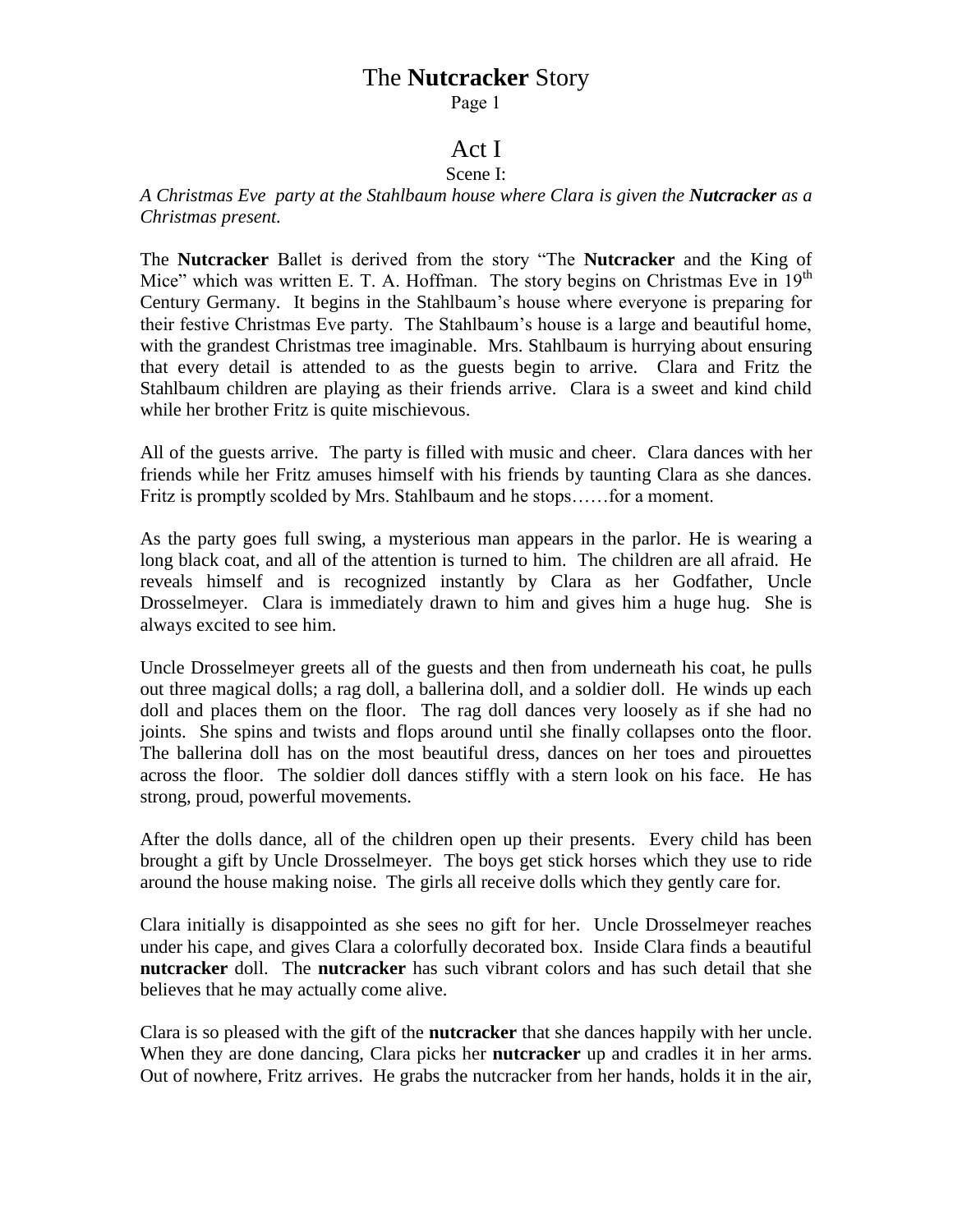at which time he and Clara begin to struggle over it. They both pull and tug until, in the struggle, the **nutcracker** breaks!

Clara looks at her **nutcracker** lying broken on the floor. The **nutcracker** was the best gift she has ever got. Drosselmeyer goes over to Clara and comforts her. He picks up the broken **nutcracker** and in a strange and mysterious way, he puts it back together underneath his cloak. When he gives it back to Clara it has a scarf around the **nutcracker** to keep it secure. He gives Clara very specific instructions. He tells her to leave the **nutcracker** under the Christmas tree overnight, and on Christmas morning, her **nutcracker** will be as good as new.

Clara thinks about her godfather's promise and looks longingly at the **nutcracker**. She still has tears in her eyes but is willing to try anything.

Eventually it's time for all the guests to go. Clara and Fritz are sad to see their friends leave but they wave goodbye lightheartedly and wish each guest a merry Christmas. When everyone is gone Mrs. Stahlbaum breathes a sigh of relief. She turns to Clara and Fritz, kisses them goodnight and sends them off to bed. Before she goes to bed Clara takes one more look at her **nutcracker** and places it under the tree just as Uncle Drosselmeyer instructed.

## Act I

## Scene 2:

### *The Nutcracker and Clara battle the evil mouse queen and her mice.*

As she lay in bed all Clara could think of was her **nutcracker** and how he was lying there, broken and all alone under the Christmas tree. Finally she couldn't stand it any more and she went downstairs to check on him.

When she gets downstairs she finds her **nutcracker** under the tree just as she had left it. For a moment and to her surprise, Clara thought she saw her **nutcracker** smile. She picks the **nutcracker** up and looks at it closely but she doesn't notice anything different. Perhaps she was just seeing things. It's late and Clara has had a long day. So she puts her **nutcracker** carefully back under the tree and lies down on the sofa next to the tree.

Clara lays her head down and closes her eyes, but just as she is about to drift off to sleep she hears a scurrying noise. Clara sits straight up and stares into the darkness. Her **nutcracker** is still there under the tree. But what's that? As she looks into the darkness in the corner of the parlor she sees something moving towards her. It it's grey and has a long leathery tail and is about the size of a dog. It looks just like a giant mouse. Then right before her eyes another giant mouse scampers across the floor and disappears into the darkness, and then another. More and more mice begin to appear. One after the other they run out from the darkness.. One mouse runs right up to the Christmas tree around the **nutcracker** and right up to Clara. When he sees Clara he snarls and runs out of the room.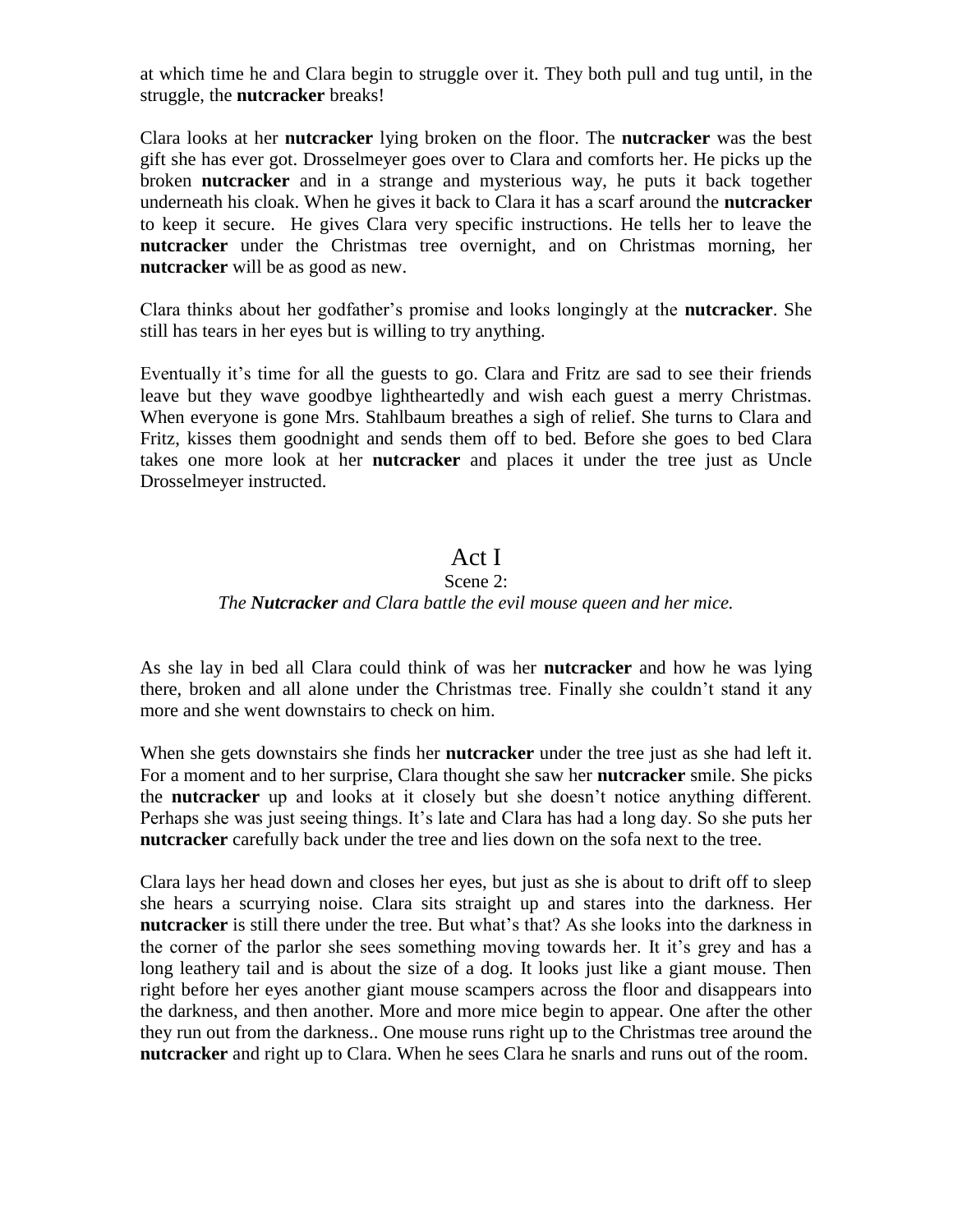Clara is very frightened. She jumps off the sofa and tries to run away but when she gets to the end of the parlor she stops dead in her tracks. Standing right in front of her blocking her way is the giant mouse queen. The mouse queen has long slimy claws and two terribly ugly front teeth. She is as tall as a bear, wears a tiny crown on her head and carries a crooked sword. She swings her sword at Clara and the little mice chase Clara around the parlor.

In no time at all the mice and the mouse queen have cornered Clara and just as the mouse queen is about to strike, a mysterious figure appears. It's Uncle Drosselmeyer! At the sight of Drosselmeyer the mouse queen runs away. Drosselmeyer picks up Clara and returns her to the sofa next to her **nutcracker**.

Just when Clara thinks everything is back to normal, Uncle Drosselmeyer casts a spell. He begins to wave his hands and gestures in one powerful motion. As he does this everything begins to change. The room gets bigger and the Christmas tree grows taller and taller until it towers over Clara. She didn't know if she was getting smaller or was everything else getting bigger. Then she remembers! The **Nutcracker**! He has gotten bigger too; he was as tall as a real person. The nutcracker has come alive and he has brought an army of soldiers with him. He motions to Clara to stand clear and the battle begins. The **Nutcracker** then leads his soldiers courageously into a battle against the mice.

Clara sits perched atop of the sofa and watches The **Nutcracker.** The battle rages back and forth between the nutcracker and his soldiers and the mice. Eventually the **Nutcracker** and the mouse queen face each other one on one and begin to battle. The mouse queen fights so fiercely that Clara is frightened for her **Nutcracker.** But, The **Nutcracker** is fast and strong and he holds the mouse queen at bay for a very long time. In the end, though the mouse queen gets the better of The **Nutcracker** and stabs him in the ribs. The **Nutcracker** stumbles backwards. The mouse queen laughs and raises her sword to finish of The **Nutcracker**. But just as she's about to strike, Clara throws her slipper and hits the mouse queen square in the head. At that moment The **Nutcracker** summons up every last bit of energy and thrusts his sword through the mouse queen. The mouse queen stumbles back and falls to the ground. She shakes and quivers until at last she stops moving.

The mouse queen is dead. Clara and The **Nutcracker** did it! But The **Nutcracker**? The **Nutcracker** has fallen to the floor. His wound is too deep! Clara kneels down beside the wounded **Nutcracker** and starts to cry.

As she sits there, sobbing over her **Nutcracker**, Uncle Drosselmeyer appears again in his long black cape. He lowers his cape over the **Nutcracker** and when he pulls it away Clara sees that her **Nutcracker** soldier is really a **Nutcracker** prince. Furthermore the **Nutcracker** prince is alive! The **Nutcracker** thanks Clara for saving him; he holds out his hand and offers to take Clara to his kingdom, The Land of the Sweets. Clara takes the **Nutcracker** prince's hand and off they go.

On their way to the land of the sweets Clara and the **Nutcracker** pass through a beautiful snow covered forest. The snow queen and all of her snowflakes dance for Clara. They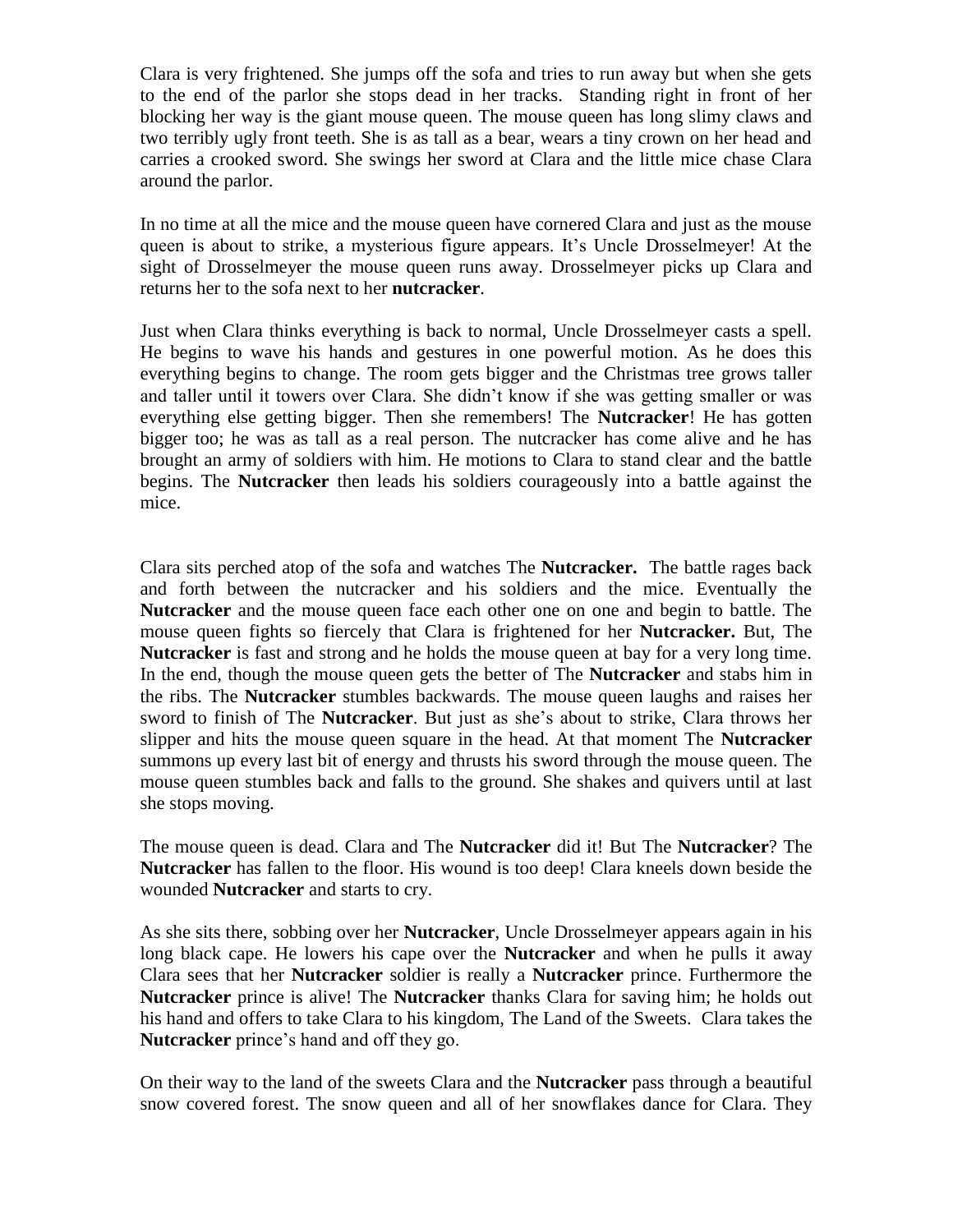jump, swirl around and create a beautiful dance. When they are done dancing, the snow queen wishes Clara and the **Nutcracker** a safe journey as they leave to the land of sweets.

## Act II

### Scene I:

*The Nutcracker Prince and Clara arrive in the land of the sweets where all the sweets dance for her.*

Clara and the **Nutcracker** Prince finally arrive in the land of the sweets. Clara is amazed at the beautiful palace. There is candy everywhere! The walls and floors are made of sweets and there are giant candy canes growing from the ground. The **Nutcracker** Prince introduces Clara to the queen of the land of the sweets, the Sugar Plum fairy. The Sugar Plum Fairy calls out to her friends; who are the different types of sweets from all around the world. They are all excited to meet Clara and she greets them with a smile and a curtsey.

The **Nutcracker** Prince describes the battle with the mouse queen and the mice. He tells of how Clara saved him from certain death by hitting the mouse queen between the eyes with her slipper. The Sugar Plum Fairy is so impressed with Clara that she declares a day of celebration. Sweets from all over the world gather at the palace and dance for Clara. The **Nutcracker** Prince escorts Clara to the seat of honor so she can watch the performance.

The first to dance is smooth and spicy chocolate from Spain. Their dance is very saucy. They move their heads around and dance from one spot to the other so skillfully. As the Spanish dancers leave, the lights begin to darken and the smell of coffee, from Arabia fills the air. The Arabian coffee appears and he dances like a genie. He has two dark spirits that he awakes from two bubbling cauldrons. The Arabian dancers wear simple, but decorative billowy clothing. They move slowly and with purpose. The next to perform is tea from China. The Chinese dancers wear bright colored clothing made of silk and they carry shiny fans. The Chinese tea dances a very lively dance. Next the Russian candy canes leap on to the stage. They are filled with energy. They jump and turn. By this point Clara's head is spinning. She has never seen so many candies and their dancing was so amazing. When the Russian candy canes leave a group of marzipan candies enter. They perform a graceful peasant dance to flute music. As they are leaving, a huge woman with a giant skirt and a mixing bowl enters. It's Mother Ginger and she is baking something special for Clara. Clara just can't sit still any longer. She gets up out of her chair and runs to see what Mother Ginger is cooking. But when she gets closer, Clara realizes that Mother Ginger is not alone. Under her skirt are all her children. One after the other the little children run out from under the skirt and begin to dance with Clara. What fun it is to dance with the little children. Eventually, Mother Ginger finishes her cookies, and the children finish dancing. Mother Ginger hands Clara a cookie and waves goodbye. As Clara sits back down a garden of flowers enter. They are the brightest most perfect flowers ever. Not one has even the slightest blemish or imperfection. The Flowers dance a beautiful waltz. There are many different colored flowers and they make wonderful patterns and lines when they move. Clara is almost breathless when they finish.